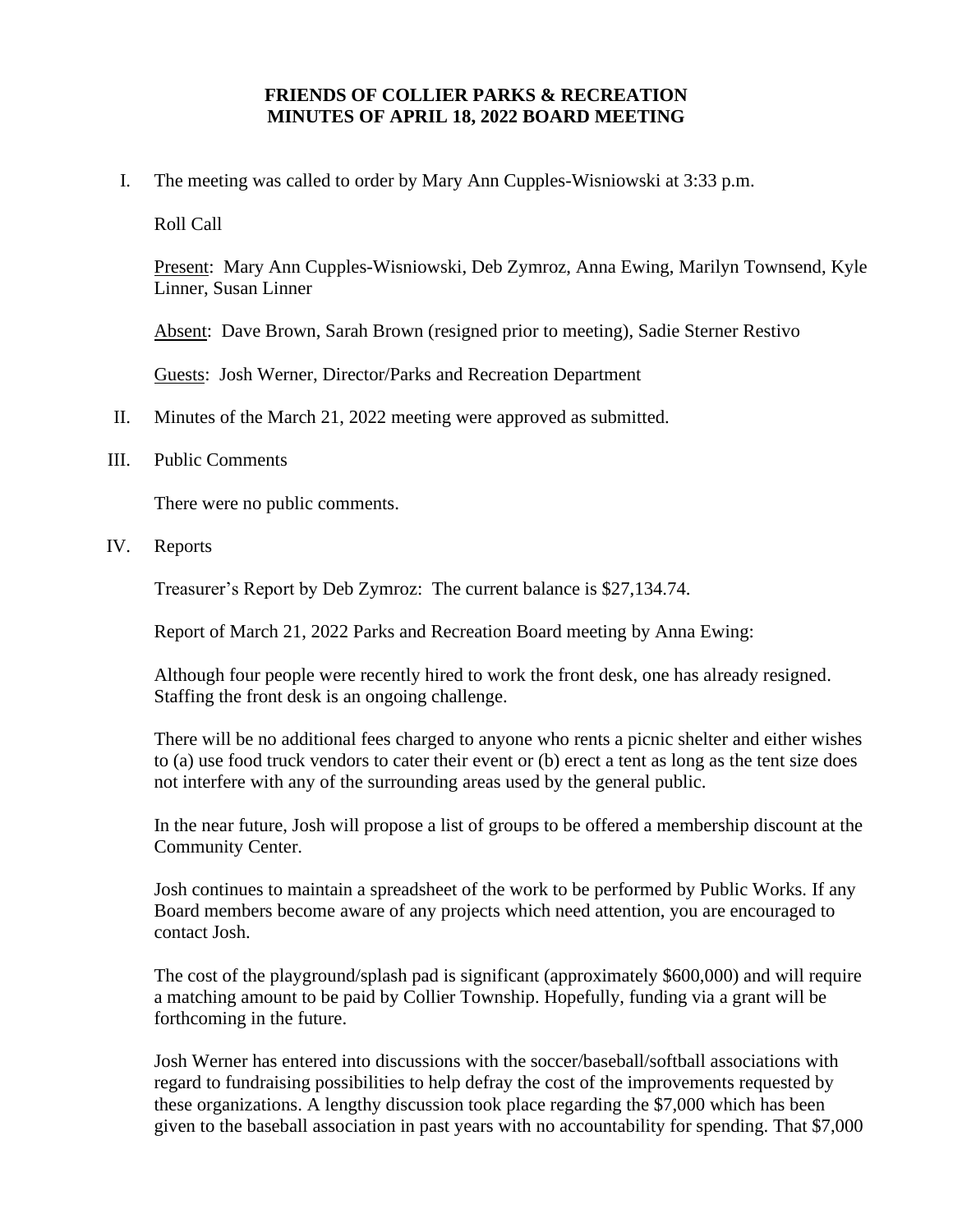will now be used to help defray the cost of field improvements. The Char-Valley High School softball team has agreed to contribute \$2,500 for their use of the field at Webb Park (small Webb field). There was also a discussion with regard to turning large Webb field into two smaller fields. It was also brought to the attention of the Board by Susan Linner that the lights at Webb Park remain on throughout the night. Going forward, the coach/manager of the last game played will be responsible for turning off the lights. Also discussed was the use of the fields by associations located in Scott Township, Bridgeville and Heidelberg since the cost of maintaining the fields is absorbed 100% by Collier Township with no contribution from any of the neighboring communities. Josh proposed that the Parks and Recreation Department assume responsibility for registration, etc. for these sports instead of the associations, which would then allow the Parks and Recreation Department to collect the registration fees, etc. to improve the fields/parks. Josh will approach the Parks and Recreation Board and the township commissioners regarding a proposed increase in the rental fees for the township pavilions, party room and banquet room as the rental fees have not been raised for many years.

The Community Center permits the use of wheelchairs on the indoor track, but does not permit the use of strollers.

Deb Zymroz expressed concern over the lack of preparedness at the Community Center as an emergency/warming center. Safety measures need to be implemented and the staff needs to be educated (i.e., CPR training, etc.) The Community Center is in need of a wheelchair and/or stretcher. The storage of cots/blankets is problematic; however, these items can be provided by local organizations in the event they are needed.

## V. Old Business

Food Truck Vendors – Kyle Linner advised of the issues he has encountered with regard to the scheduling of food truck vendors for the soccer games, concerts in the park, etc. He further advised of his resignation at the conclusion of today's meeting due to other obligations which have placed significant time constraints on his schedule. Responsibility for the food truck vendors will once again be handled by the Parks and Recreation Department.

Monument Path Stones: Both Mary Ann and Deb advised of the problems they have encountered with the two large stones which have been ordered and the one to be ordered in memory of Dan Styche. Absent a response from Collier Stone, Mary Ann will contact the persons who ordered the stones to see if they want a refund or if they want Friends to continue their attempts to fill the orders.

Bill Wegner's presentation will be rescheduled for May 10, 2022, at 6:00 p.m., at the Community Center due to a lack of response for the April 21, 2022 presentation.

Earth Day/April 23, 2022, beginning at 9:00 a.m. – This project will be handled by Public Works; however, the Parks and Recreation Department will provide donuts/coffee in the morning and a pizza lunch following the cleanup. Mary Ann and Deb volunteered to help serve the coffee/donuts. Approximately 30-40 people are expected to participate.

## VI. Fundraisers

No fundraisers are currently in progress.